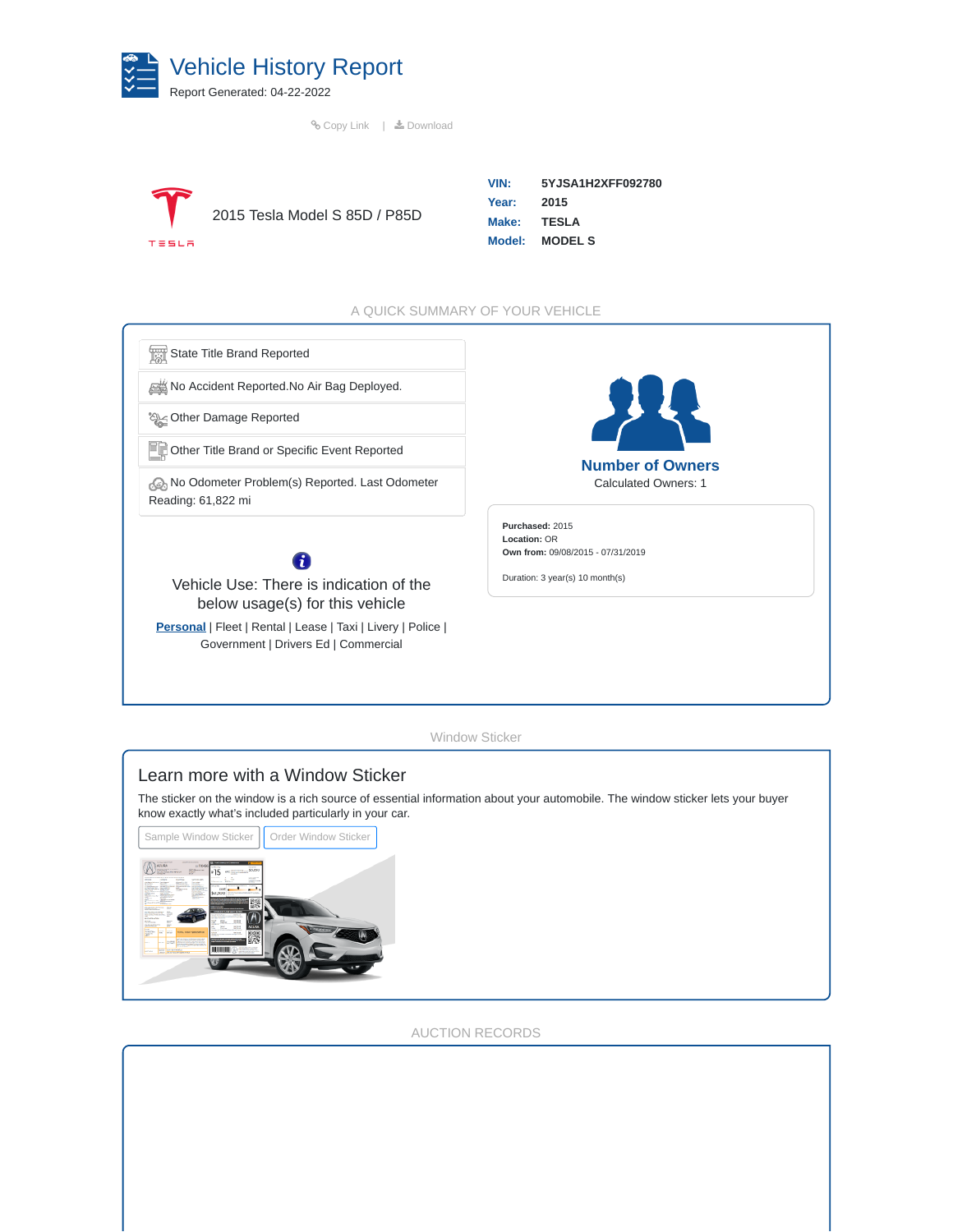| Runs & Drives   O Engine Starts   Q Has Keys         |                                |
|------------------------------------------------------|--------------------------------|
| Sale Status<br>\$22,300 Sold<br>SOLD<br>Auction Info |                                |
| Auction Type                                         | Minimum Bid                    |
| Seller Type                                          | <b>Third Party</b>             |
| <b>Auction Date</b>                                  | September 10, 2019 2:00 PM CDT |
| Location                                             | Los Angeles, California        |
| <b>Buyer Country</b>                                 | <b>United States</b>           |
| Vehicles Sales History                               |                                |
| 2 years ago                                          | Stock sold for \$14,750        |
| Title & Condition                                    |                                |
| Title Type                                           | Salvage                        |
| <b>Title Description</b>                             | OR - Salvage Title Certificate |
| Primary Damage                                       | Rear End                       |
| Secondary Damage                                     | Front End                      |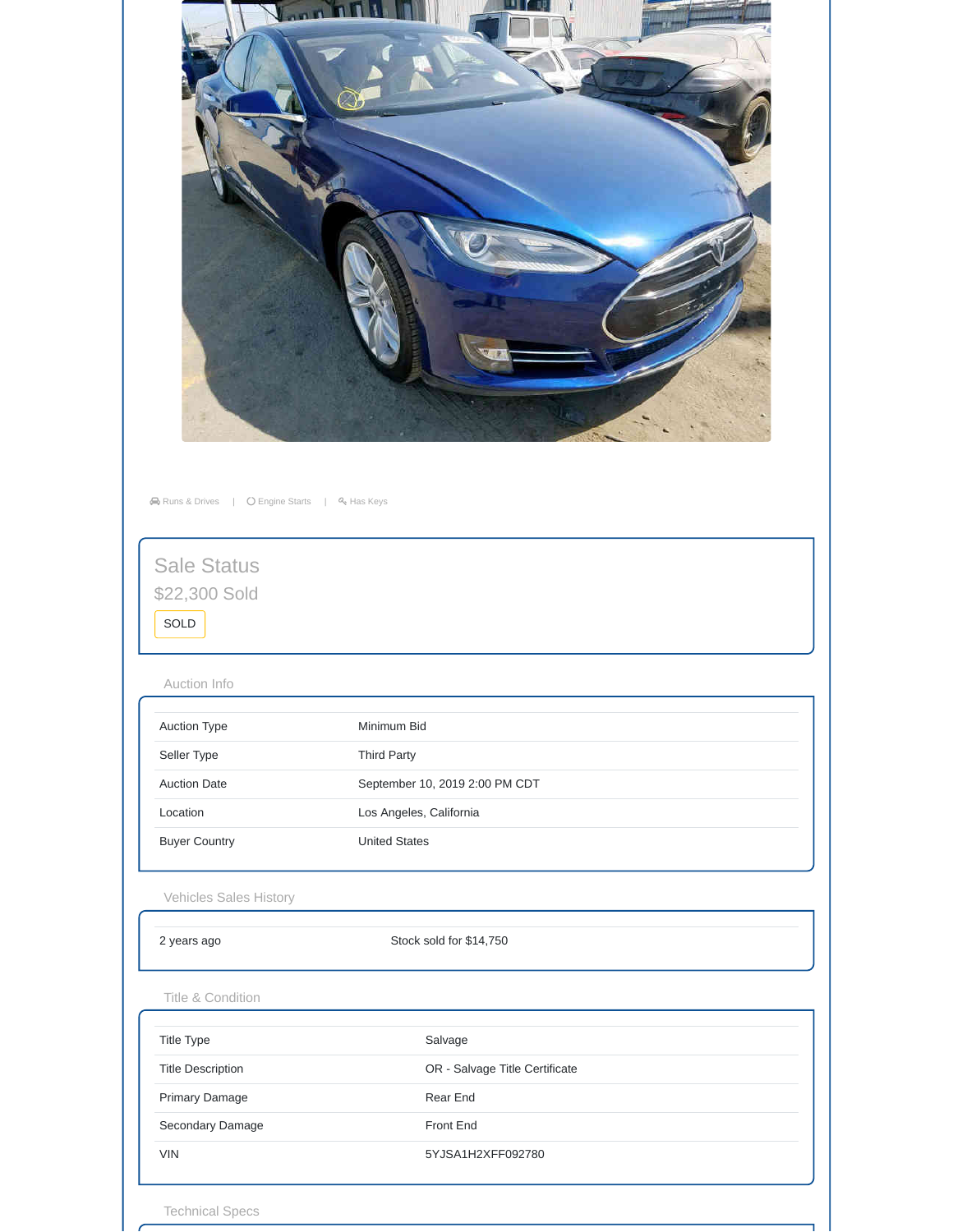| Odometer:                     | 36,552 actual miles45,398 less than average |
|-------------------------------|---------------------------------------------|
| Avg. Estimated Retail Value : | \$44,788                                    |
| Estimated Winning Bid:        | $$15,260 - $22,890$                         |
| Body Style:                   | Hatchback                                   |
| Color:                        | <b>Blue</b>                                 |
| Fuel Type:                    | Electric                                    |
| Transmission:                 | Automatic                                   |
| Drive:                        | All Wheel Drive                             |
| Engine:                       | <b>ELECTRIC</b>                             |
| Trim:                         | 85 <sub>D</sub>                             |
| Anti-Brake System:            | 4-Wheel ABS                                 |
| City Mileage:                 | 94 miles/gallon                             |
| Highway Mileage:              | 97 miles/gallon                             |
| Made In:                      | <b>United States</b>                        |
| Standard Seating:             | 5                                           |
| Overall Length:               | 196.00 inches                               |
| Overall Height:               | 56.50 inches                                |
| Vehicle Style:                | Hatchback (4-Door)                          |
| Steering Type:                | R&P                                         |
| Overall Width:                | 77.30 inches                                |



A Runs & Drives |  $\bigcirc$  Engine Starts |  $\bigcirc$  Has Keys

Sale Status \$14,750 Sold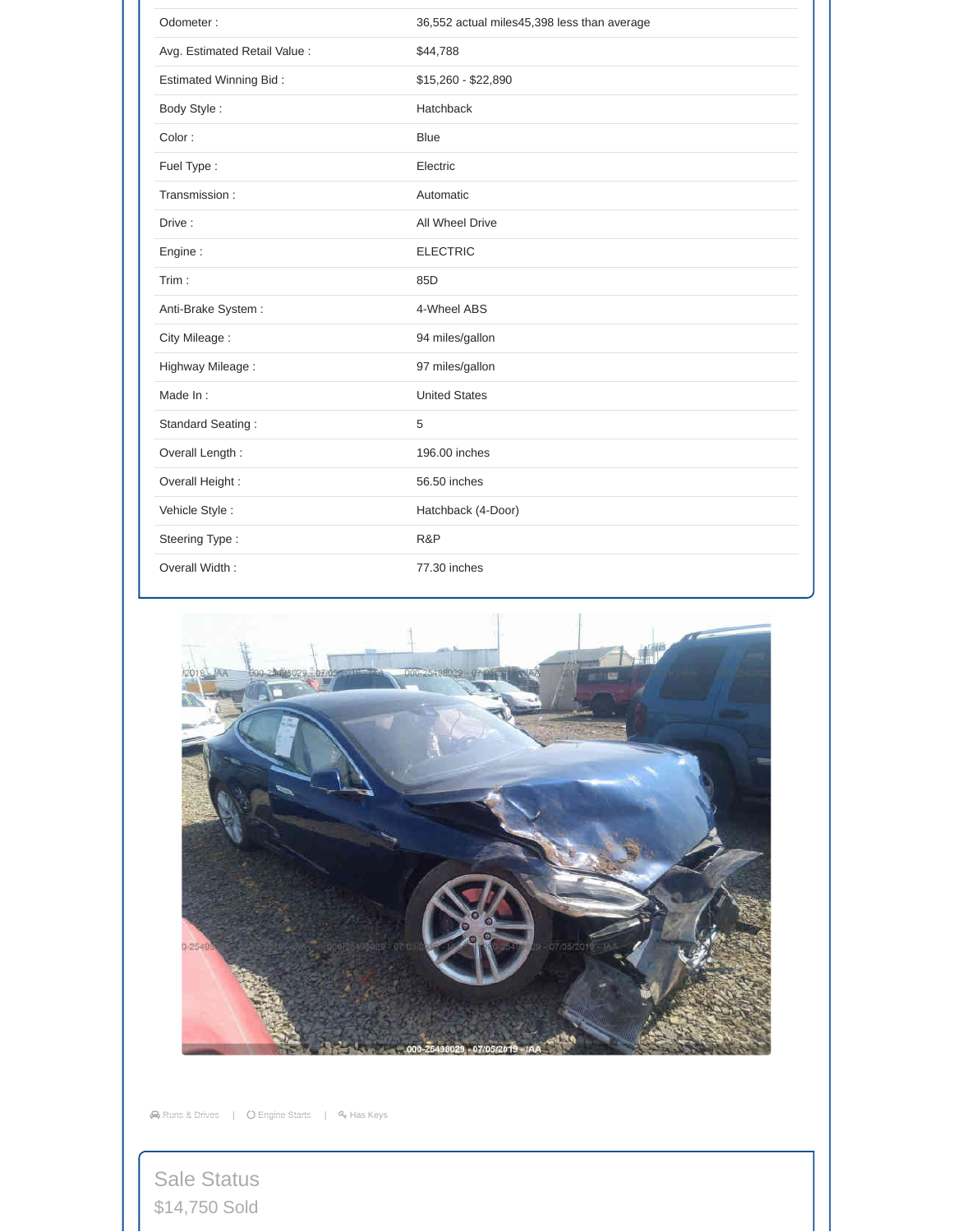SOLD

Auction Info

| Seller Type         | Insurance Company            |  |
|---------------------|------------------------------|--|
| Seller Name         | State Farm Group Insurance   |  |
| <b>Auction Date</b> | August 12, 2019 11:30 AM CDT |  |
| Location            | Eugene, OR                   |  |

Vehicles Sales History

2 years ago Sold (This listing)

Title & Condition

| Title Type               | Salvage           |
|--------------------------|-------------------|
| <b>Title Description</b> | Oregon - Salvage  |
| <b>Primary Damage</b>    | Front End         |
| Secondary Damage         | Rear End          |
| <b>VIN</b>               | 5YJSA1H2XFF092780 |

Technical Specs

| <b>Estimated Repair Cost:</b> | \$50,420             |
|-------------------------------|----------------------|
| Avg. Estimated Retail Value : | \$42,553             |
| Damage Ratio:                 | 100%                 |
| <b>Estimated Winning Bid:</b> | \$9,076 - \$11,092   |
| Body Style:                   | Hatchback 4 Door     |
| Color:                        | <b>Blue</b>          |
| Engine Type:                  | U U NX               |
| Fuel Type:                    | Electric             |
| Transmission:                 | Automatic            |
| Drive:                        | All Wheel Drive      |
| Engine:                       | <b>ELECTRIC</b>      |
| Trim:                         | 85 <sub>D</sub>      |
| Anti-Brake System:            | 4-Wheel ABS          |
| City Mileage:                 | 94 miles/gallon      |
| Highway Mileage:              | 97 miles/gallon      |
| Made In:                      | <b>United States</b> |
| Standard Seating:             | 5                    |
| Overall Length:               | 196.00 inches        |
| Overall Height:               | 56.50 inches         |
| Vehicle Style:                | Hatchback (4-Door)   |
| Steering Type:                | R&P                  |
| Overall Width:                | 77.30 inches         |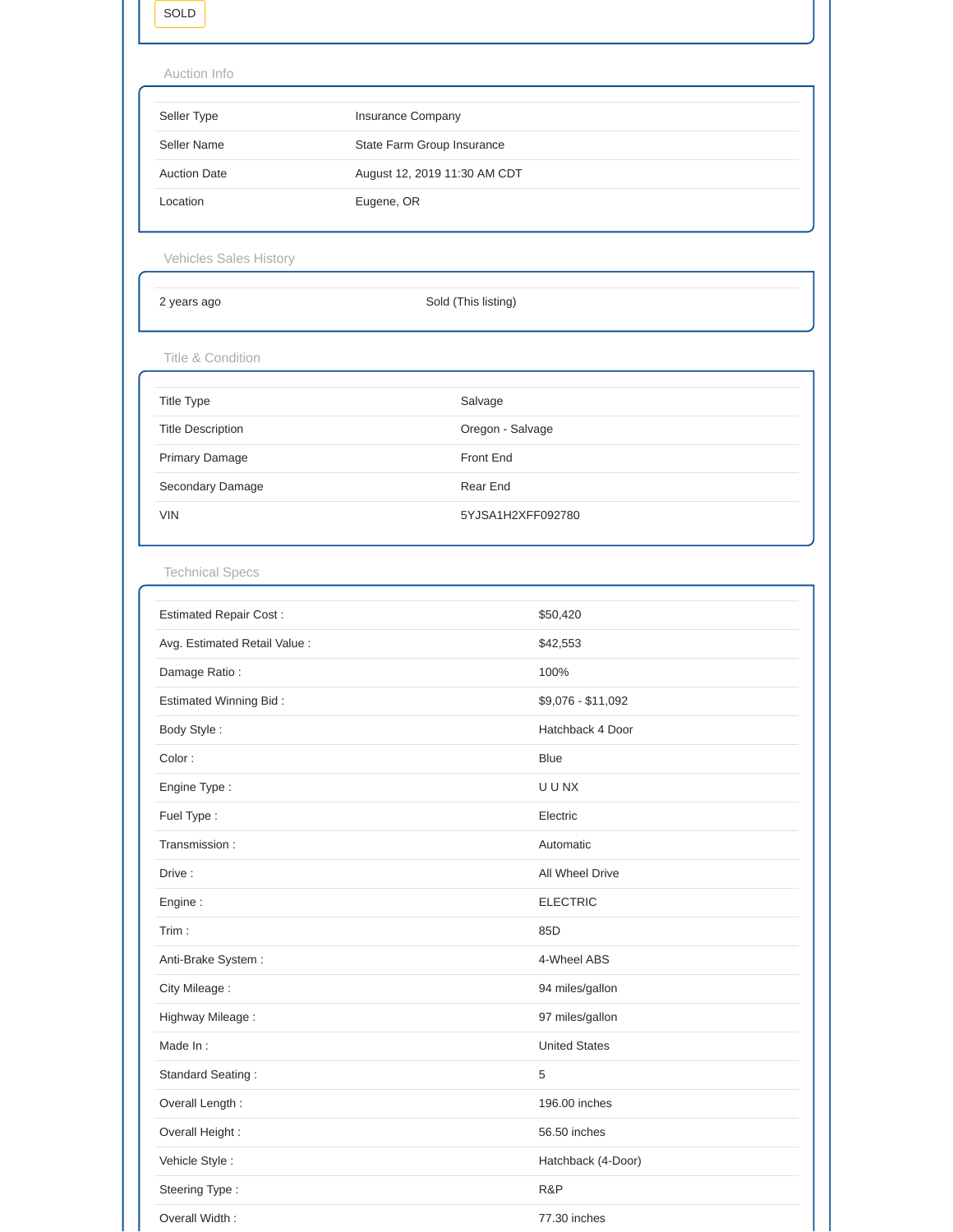### STATE / TITLE BRAND VERIFICATION

| 1 Problem(s) Reported | <b>Major State Title Areas Checked</b> |
|-----------------------|----------------------------------------|
|                       | No fire brand                          |
|                       | No hail brand                          |
|                       | No flood brand                         |
|                       | No junk or scrapped brand              |
|                       | No manufacturer buyback                |
|                       | No lemon brand                         |
|                       | Salvage brand                          |
|                       | No rebuilt or rebuildable brand        |
|                       | No odometer brand (EML or NAM)         |

ACCIDENT INFORMATION

No Accident Records Found !

#### DAMAGE VERIFICATION

| 1 Problem(s) Reported | <b>Other Problem Areas Checked</b>                   |  |
|-----------------------|------------------------------------------------------|--|
|                       | No non-title fire damaged record                     |  |
|                       | No non-title hail damaged record                     |  |
|                       | No non-title flood damaged record                    |  |
|                       | No auction junk or scrapped record                   |  |
|                       | No auction rebuilt or rebuildable record             |  |
|                       | No salvage auction record                            |  |
|                       | Damaged or major damage incident record              |  |
|                       | No structural damage or structural alteration record |  |
|                       | No recycling facility record                         |  |
|                       | No crash test record                                 |  |

# ODOMETER VERIFICATION

| 0 Problem(s) Reported | Mileage   | <b>Date Reported</b> |
|-----------------------|-----------|----------------------|
|                       | 50 mi     | 08/01/2015           |
|                       | 36,445 mi | 07/31/2019           |
|                       | 36,552 mi | 09/05/2019           |

INSPECTION RECORDS

No Inspection Records Found.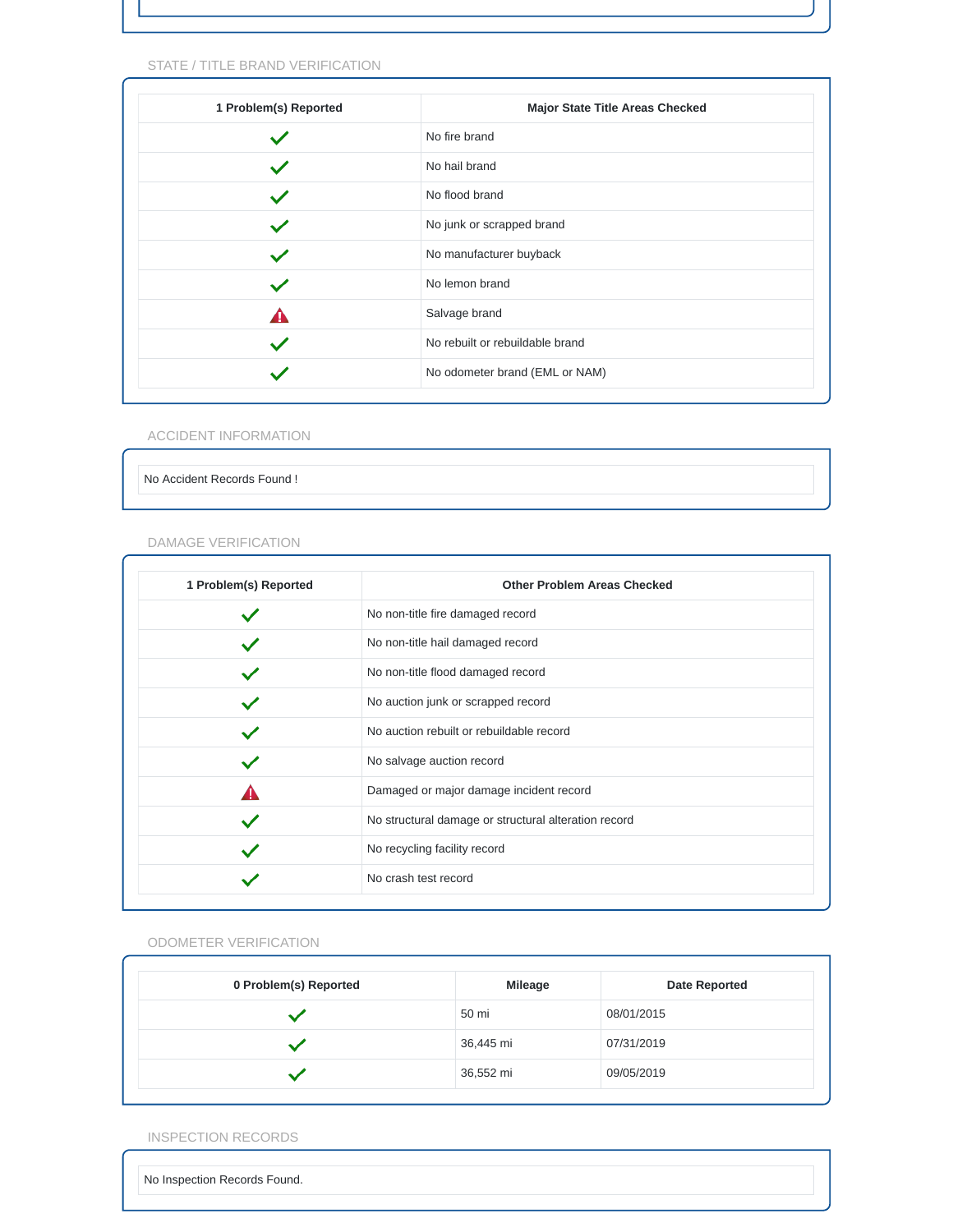SERVICE & REPAIR INFORMATION

### No Service and Repair Records Found.

## EVENT VERIFICATIONS

| 2 Event(s) Reported | <b>Vehicle Events Checked</b>                |  |
|---------------------|----------------------------------------------|--|
|                     | Insurance Loss record                        |  |
| đ                   | Titled to an insurance company record        |  |
|                     | No Auction Lemon/Manufacturer Buyback record |  |
|                     | No abandoned title record                    |  |
|                     | No grey market title record                  |  |
|                     | No loan/lien record(s)                       |  |
|                     | No repossessed record                        |  |
|                     | No corrected title record                    |  |
|                     | No duplicate title record                    |  |
|                     | No theft record(s)                           |  |

### DETAILED HISTORY VERIFICATION

| <b>Event Date</b> | Location                                     | <b>Odometer Reading</b> | Data Source                 | <b>Details</b>                                                                                                    |
|-------------------|----------------------------------------------|-------------------------|-----------------------------|-------------------------------------------------------------------------------------------------------------------|
| 08/01/2015        | <b>OR</b>                                    | 50 mi                   | Motor<br>Vehicle<br>Dept.   | ODOMETER READING FROM DMV                                                                                         |
| 09/08/2015        | ASHLAND,<br><b>OR</b>                        |                         | Motor<br>Vehicle<br>Dept.   | TITLE(TITLE #:1525131262) REGISTRATION<br><b>EVENT/RENEWAL</b>                                                    |
| 06/29/2019        | <b>OR</b>                                    |                         | Auto<br>Insurance<br>Source | REPORTED AS INSURANCE LOSS - VEHICLE SOLD BY<br>INSURER, CLAIM PAID TO INSUREDVEHICLE LOSS<br>CAUSED BY COLLISION |
| 07/31/2019        | <b>OR</b>                                    | 36,445 mi               | Motor<br>Vehicle<br>Dept.   | TITLE(TITLE #:OR0000538781) SALVAGEINSURANCE<br>LOSSVEHICLE TITLED/REGISTERED TO AN INSURANCE<br><b>COMPANY</b>   |
| 08/12/2019        | <b>CA</b>                                    |                         | Auto<br>Insurance<br>Source | REPORTED AS INSURANCE LOSS - VEHICLE SOLD BY<br>INSURER, CLAIM PAID TO INSUREDVEHICLE LOSS<br>CAUSED BY COLLISION |
| 09/05/2019        | <b>PACIFIC</b><br><b>NW</b><br><b>REGION</b> | 36,552 mi               | Auto Auction                | REPORTED AT AUTO AUCTION                                                                                          |
| 10/13/2019        | <b>LOS</b><br>ANGELES,<br>CA                 |                         | Independent<br>Source       | <b>VEHICLE EXPORTED TO FRANCE</b>                                                                                 |
| 07/02/2022        | N/A                                          | 61,822 mi               | Motor<br>Vehicle<br>Dept.   | <b>CURRENT ESTIMATED MILEAGE</b>                                                                                  |

C